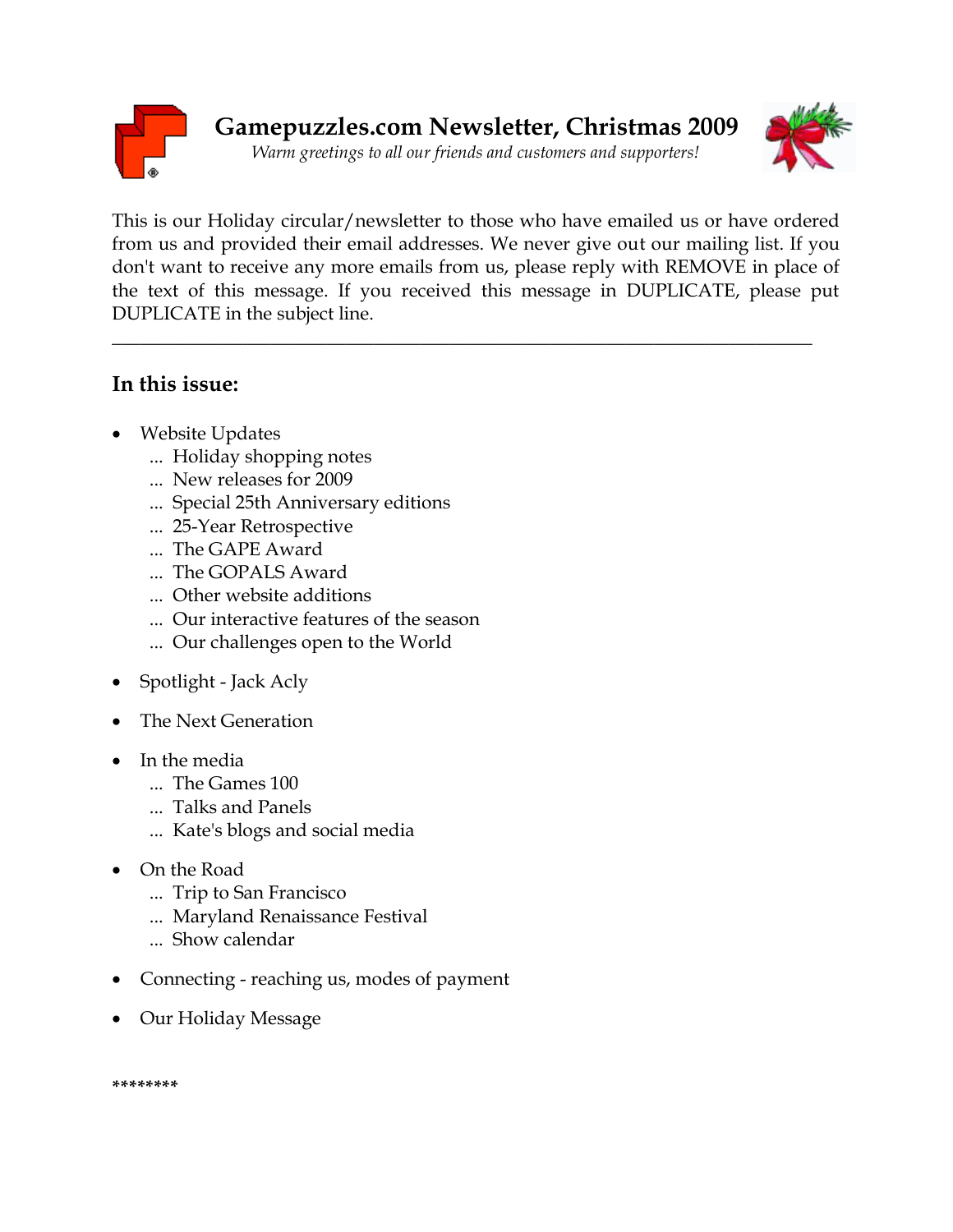## **WEBSITE UPDATES**

#### **... Holiday shopping notes**

The holiday season is upon us, with only a few weeks until Christmas. Every year we do our utmost to ship your orders to arrive in time for Christmas. Please read our special holiday messages:

- Our Christmas card with a heart-felt greeting to the world: [www.gamepuzzles.com/xmascard.htm](http://www.gamepuzzles.com/xmascard.htm)
- Gift shopping made easy: [www.gamepuzzles.com/holiday.htm](http://www.gamepuzzles.com/holiday.htm)
- About shipping to anywhere in the world, costs and deadlines: [www.gamepuzzles.com/shipxmas.htm](http://www.gamepuzzles.com/shipxmas.htm)
- Gift-wrapping available; choose a style (snowflakes or penguins): [www.gamepuzzles.com/giftwrap.htm](http://www.gamepuzzles.com/giftwrap.htm)
- Gift certificates available, in multiples of \$25: [www.gamepuzzles.com/giftcertx.htm](http://www.gamepuzzles.com/giftcertx.htm)

Kadon games and puzzles are always much-appreciated gifts. Please browse through our website's well-filled product pages, with many new items added this year. There's something for every puzzle wizard and game lover on your list. With orders received by December 6 we'll include a small bonus gift not given before.

------------------------

#### **... New releases for 2009**

Hexdominoes [www.gamepuzzles.com/tiling.htm#HxD](http://www.gamepuzzles.com/tiling.htm#HxD)

The 21 hexagon pairs and 6 singles in a big round tray will surprise you with their versatility of color themes and schemes, and the incredible beauty of their artistic patterns. This set is simply adorable. From easy color separations to heroic Latin arrays (no two of same color in the samerow in any direction), color matches, patches and symmetries, this set will please all ages. Developed by Kate Jones, Paulo Bouhid and Glenn Iba.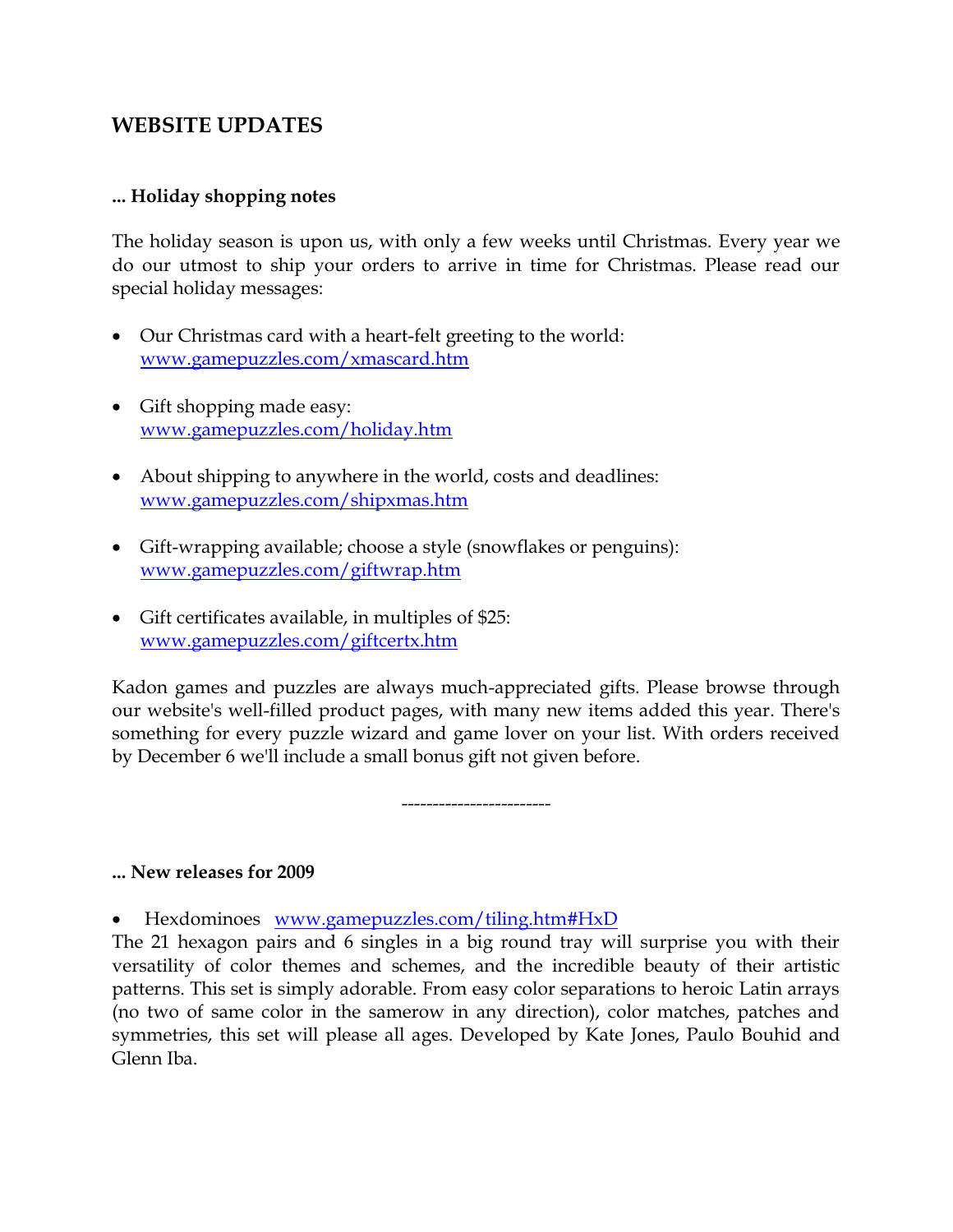Q-Bix [www.gamepuzzles.com/tiling4.htm#QB](http://www.gamepuzzles.com/tiling4.htm#QB)

A masterful optical-illusion set of 15 pieces composed of 1, 2 and 3 hexagons joined, look like a field of cubes. Solve hundreds of pleasing figures, each a visual treat. Invented by Christian Freeling, with games by Kate Jones.

Bowties [www.gamepuzzles.com/edgmtch5.htm#Bow](http://www.gamepuzzles.com/edgmtch5.htm#Bow)

Ten cross-shaped tiles have all-different bowtie-shaped color pairs. Match them in intricate ways to create dozens of beautiful designs. The symmetries will astonish you. Created by Kate Jones.

ChooChooLoops [www.gamepuzzles.com/esspoly3.htm#CCL](http://www.gamepuzzles.com/esspoly3.htm#CCL)

A new kind of polyform set-polybends-connects quarter arcs into 26 graceful curvy track segments that wind around 36 islands with tricky connections. Created by Kate Jones to capture playfully the theme of trains.

------------------------

### **... Special 25th Anniversary editions**

- Octiles [www.gamepuzzles.com/abstract.htm#OC](http://www.gamepuzzles.com/abstract.htm#OC)
- Colormaze [www.gamepuzzles.com/abstrct1.htm#CF](http://www.gamepuzzles.com/abstrct1.htm#CF)
- Sextillions [www.gamepuzzles.com/polycub2.htm#SX](http://www.gamepuzzles.com/polycub2.htm#SX)
- Tiny Tans [www.gamepuzzles.com/prpuzzl2.htm#TY](http://www.gamepuzzles.com/prpuzzl2.htm#TY)
- Pyramid Puzzles [www.gamepuzzles.com/hottest4.htm#PY](http://www.gamepuzzles.com/hottest4.htm#PY)

**... 25-Year Retrospective**

This year's 25-year retrospective covers 1984 and the products we introduced that year. See "1984: Some things old, some things new" — [www.gamepuzzles.com/1984notes.htm](http://www.gamepuzzles.com/1984notes.htm) —for historical notes and a special salute to Quantum, [www.gamepuzzles.com/abstrct2.htm#QM.](http://www.gamepuzzles.com/abstrct2.htm#QM)

---------------------------

---------------------------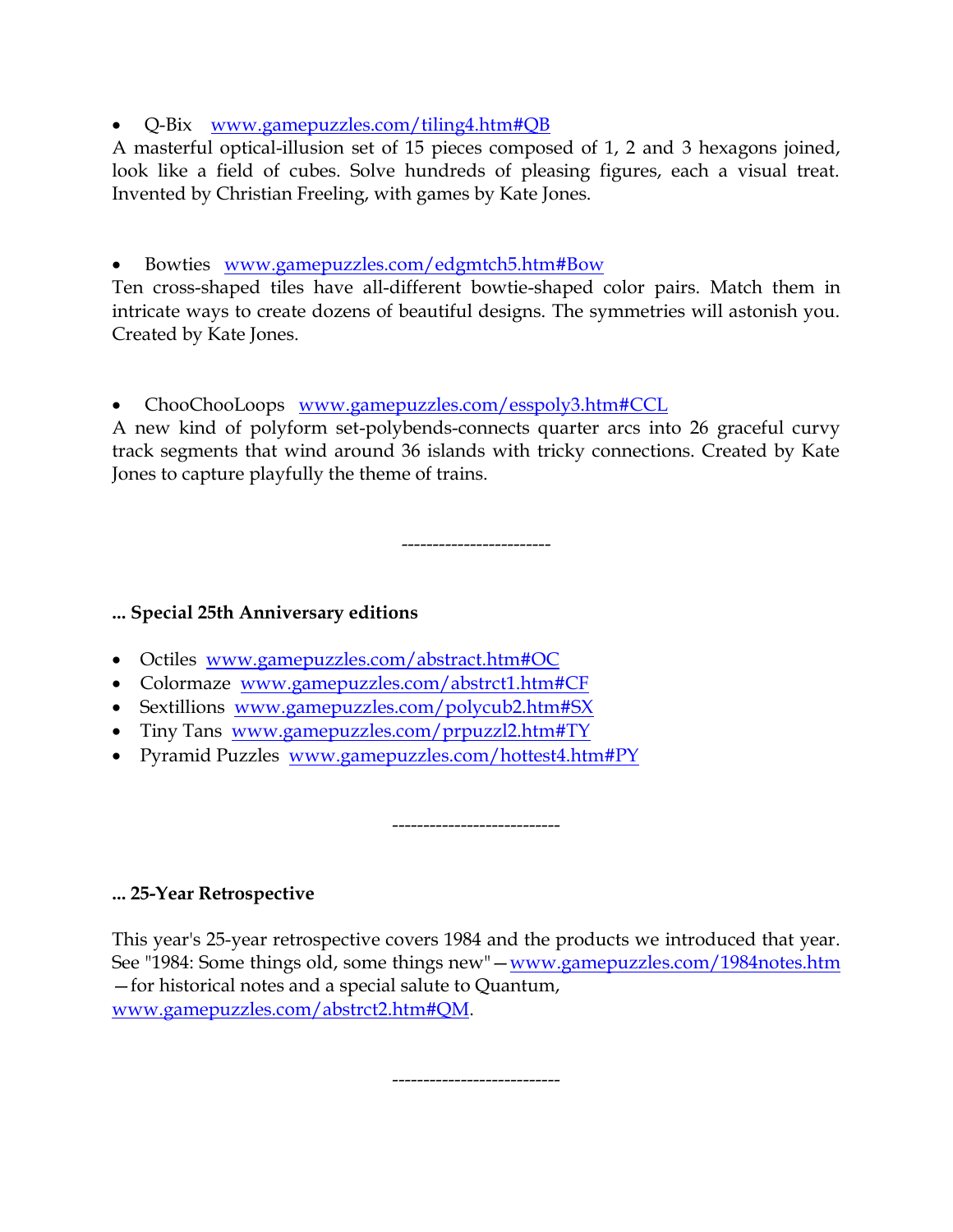### **... The GAPE Award**

For year-end 2008, Kadon presented the Gamepuzzles Annual Pentomino Excellence award—[www.gamepuzzles.com/kadon.htm#bestow](http://www.gamepuzzles.com/kadon.htm#bestow)—to Kenneth Blackledge for his beautiful letters of the alphabet for Ten-Yen: [www.gamepuzzles.com/ten-alph.htm.](http://www.gamepuzzles.com/ten-alph.htm) His award was an inscribed panel with his initials formed of a full set of playable Ten-Yen pieces: [www.gamepuzzles.com/gape08.htm](http://www.gamepuzzles.com/gape08.htm) - Congratulations again, Ken!

------------------------

### **... The GOPALS Award**

Occasionally Kadon makes a special award to a fellow game company for outstanding work: the Gamepuzzles Originality, Perseverance and Leadership Salute. In 2009, we chose Looney Labs to receive this salute for their 20 years of making Icehouse and all its creative offshoots: [www.looneylabs.com](http://www.looneylabs.com/)

Looney Labs is a small, independent game company that has for two decades consistently created well-thought-out, ingenious, original, delightful, stylish, wellmade, hip and fun-to-play games and built a strong community of fans. In today's world that is an achievement, and we salute them: Andy Looney, Kristin Looney, and Alison Looney. Their award is an original design including some pyramids and the number XX. [www.gamepuzzles.com/gopals09.htm](http://www.gamepuzzles.com/gopals09.htm)

------------------------

### **... Other website additions**

- Our Search index is a useful page for finding games by type or by special category, cross-referenced from our regular sections. Some unique items are listed only here, not shown elsewhere in our website. And you are invited to suggest other categories you'd like to see here. We've recently added some new items here: [www.gamepuzzles.com/search.htm](http://www.gamepuzzles.com/search.htm)
- Infrastructure upgrade—We've done a lot of changing and enhancing in the website. Here's a sporting offer – a small gift to whoever is first to find and tell us of any mistakes we may have made or missed! There's a separate gift for each mistake found. Email to webmaster: <mailto:kadon@gamepuzzles.com?subject=BlooperBounty>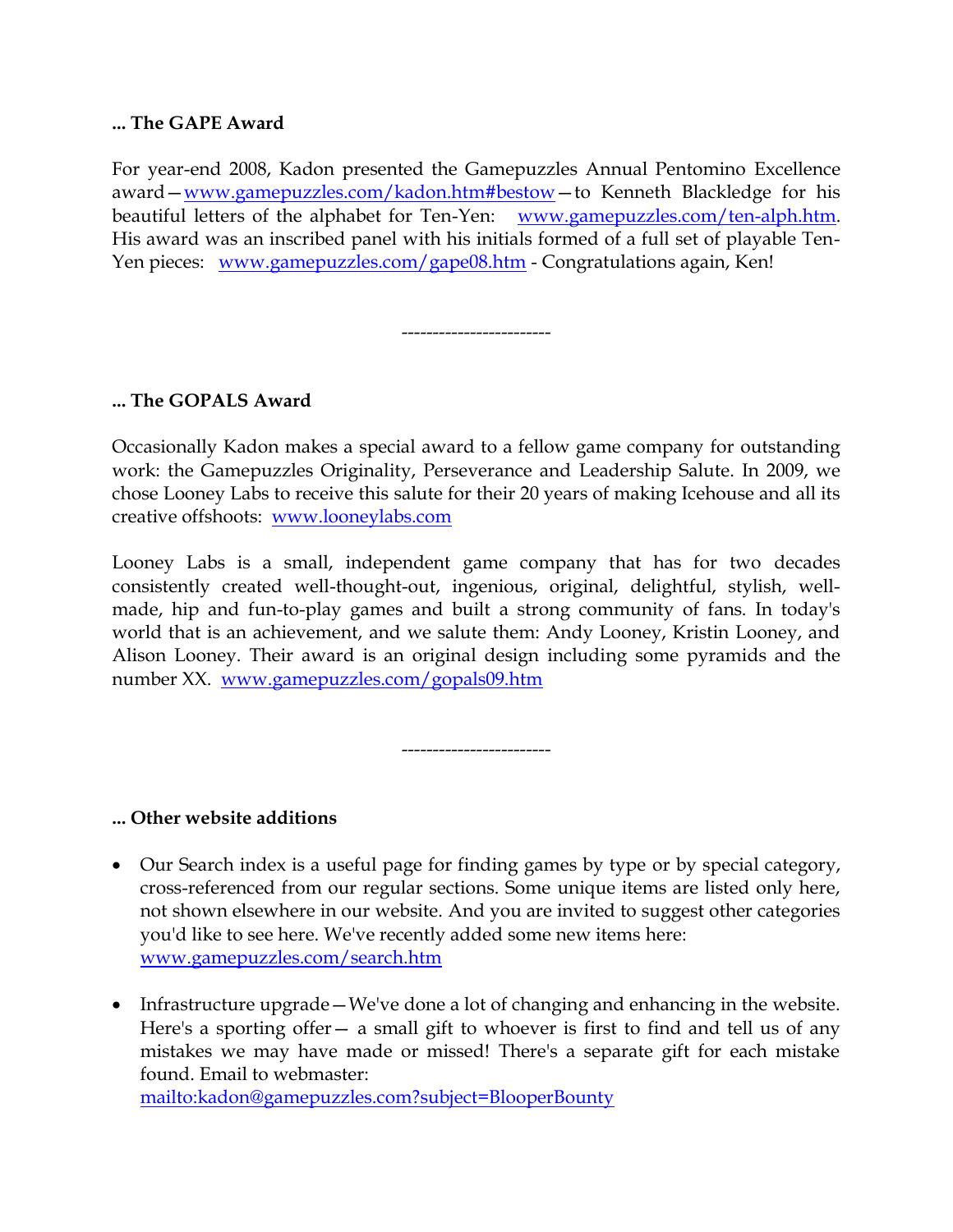- What You Can Buy for \$25 Dollars—this playful "Chinese menu" page of 12 special items has just been revised. Choose by the numbers. It had started out as a specialty page for our 25th Anniversary and now has some surprising boons for the priceconscious. Do check this out. [www.gamepuzzles.com/buyfor25.htm](http://www.gamepuzzles.com/buyfor25.htm)
- Our printable catalog has been overhauled and now has color images; it's printerfriendly as 24 standard pages, in three .pdf files. Very condensed descriptions and small illustrations make this just a useful portable reference, not a substitute for the detailed website gallery. You'll need Adobe Reader to view it. You can print it in color or gray. A printable order form is appended after page 24. [www.gamepuzzles.com/catalog/catalog.htm](http://www.gamepuzzles.com/catalog/catalog.htm)
- See more stories and news here: [www.gamepuzzles.com/newtopic.htm](http://www.gamepuzzles.com/newtopic.htm)

---------------------------

### **... Our interactive features of the season:**

- It's the season to try your hand at our very tricky memory game of matching little teddy bears in mixed-up combinations of colors: [www.gamepuzzles.com/memory4/memory4.htm](http://www.gamepuzzles.com/memory4/memory4.htm)
- They are a little easier than the very confusing Christmas trees: [www.gamepuzzles.com/Christmas/christmas.htm](http://www.gamepuzzles.com/Christmas/christmas.htm)
- All our interactive, online-playable games and amusements are listed here, some with hidden links to make a game even of finding them: [www.gamepuzzles.com/website.htm](http://www.gamepuzzles.com/website.htm) [www.gamepuzzles.com/website.htm#memory](http://www.gamepuzzles.com/website.htm#memory) [www.gamepuzzles.com/website.htm#amuse](http://www.gamepuzzles.com/website.htm#amuse)
- Our gift to you, a long-secret link full of goodies and surprises: [www.gamepuzzles.com/balloons.htm](http://www.gamepuzzles.com/balloons.htm)

---------------------------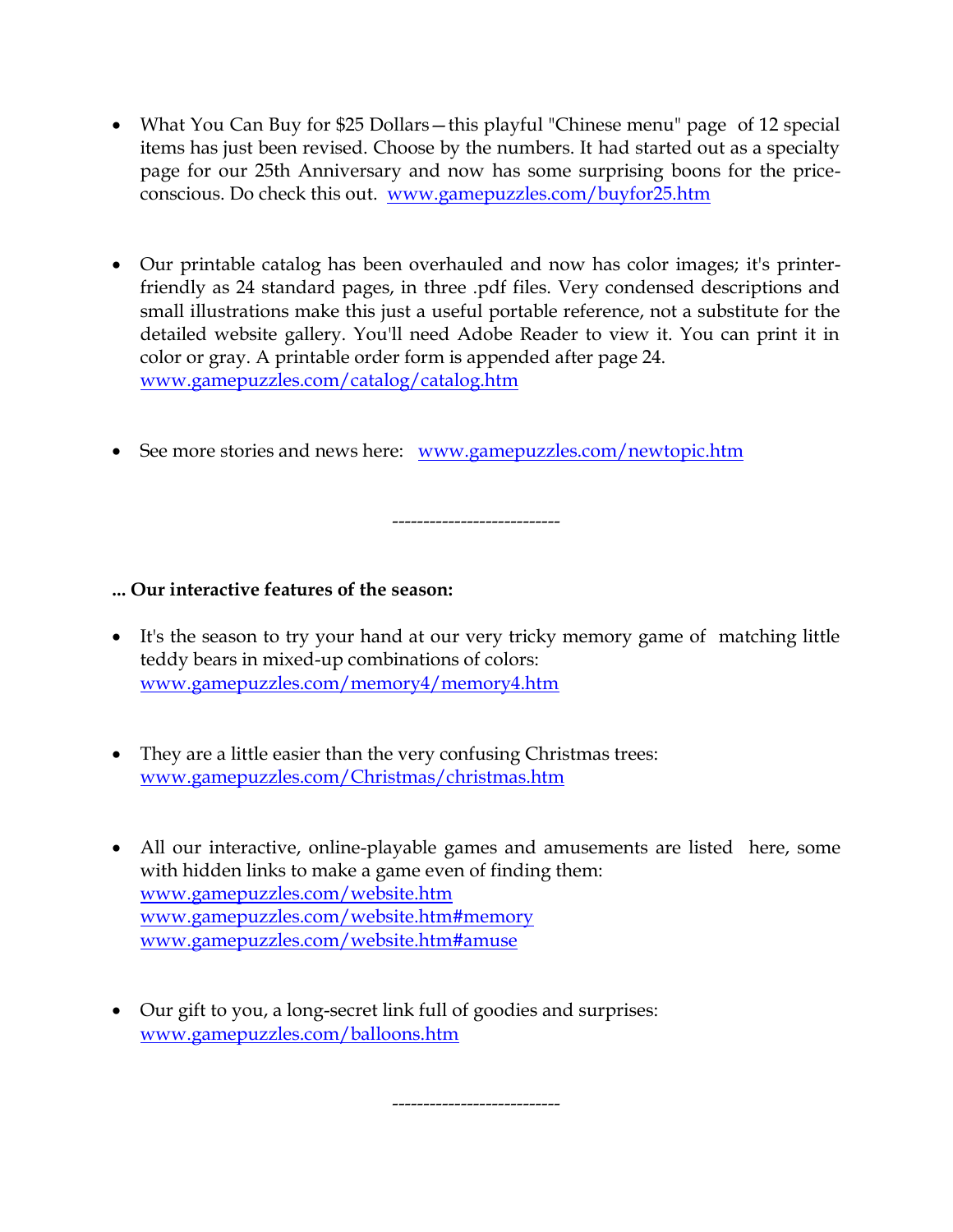### **... Our challenges still open to the World (win a prize):**

- Arc Angles—form one closed matched loop of all 25 tiles, with the minimum enclosed area. [www.gamepuzzles.com/pentuniv.htm#AA](http://www.gamepuzzles.com/pentuniv.htm#AA)
- Ten Yen find new congruent shapes with all 3 colors [www.gamepuzzles.com/polycub3.htm#Ten](http://www.gamepuzzles.com/polycub3.htm#Ten)
- La Ora Stelo—solve longest series of trapezoids with polyores: [www.gamepuzzles.com/ferroul4.htm](http://www.gamepuzzles.com/ferroul4.htm) and Contest 2 with new figures: [www.gamepuzzles.com/los-contest2.htm](http://www.gamepuzzles.com/los-contest2.htm)
- The Octo Clock arrange 8 numbers as a clock face to meet goals. [www.gamepuzzles.com/g8-clock.htm](http://www.gamepuzzles.com/g8-clock.htm)
- The Mini-Quiz series—we've published 7 so far, all still open. No one has fully solved Quiz No. 6. We are curious and curiouser... [www.gamepuzzles.com/quiz.htm](http://www.gamepuzzles.com/quiz.htm)
- The 25-Hole Challenge fit thirteen Vee-21 tiles (V-trominoes) rigidly into their tray with no slipping or sliding... [www.gamepuzzles.com/25holes.htm](http://www.gamepuzzles.com/25holes.htm)

**\*\*\*\*\*\*\*\***

# **SPOTLIGHT - Jack Acly - Kadon's stalwart data jockey**

We welcome Jack to the family. On February 1, 2009, while Kate was on the Florida tour, Kadon lost its incumbent bookkeeper with nary a moment's advance notice, and with boxes of data waiting to be processed. Jack heroically stepped in and brought our records up to date over several months, learning inch by inch to handle the various tentacles of income and outgo, who and what. We're very grateful, and besides, he's a great guy with wonderful warmth and humor. Here's more about him plus a nice picture:

[www.gamepuzzles.com/helpers.htm#Jack](http://www.gamepuzzles.com/helpers.htm#Jack)

**\*\*\*\*\*\*\***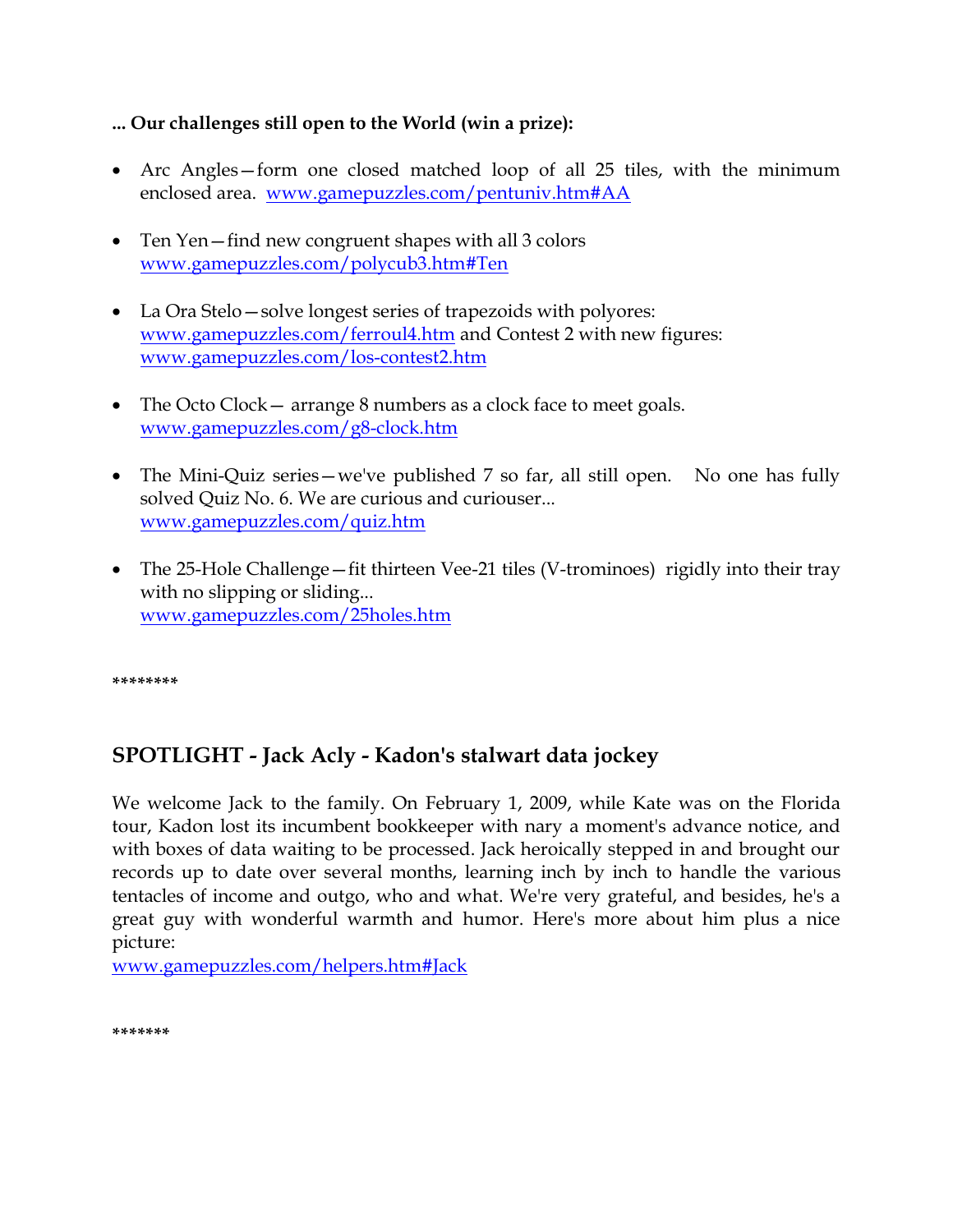## **THE NEXT GENERATION**

 Here are more pics of our youngest fan, sent in by his mom, one of our heartiest supporters: [www.gamepuzzles.com/youngfan.htm](http://www.gamepuzzles.com/youngfan.htm) and our youngest beta-tester: [www.gamepuzzles.com/dan-choo.htm](http://www.gamepuzzles.com/dan-choo.htm)

**\*\*\*\*\*\*\*\***

## **IN THE MEDIA**

### **... The Games 100**

We're thrilled to report that Games Magazine's annual Buyer's Guide to Games, featuring their selections of the 100 best games, in the December 2009 issue has chosen our La Ora Stelo as the puzzle of the year for 2010: [www.gamepuzzles.com/pentuni2.htm#LOS](http://www.gamepuzzles.com/pentuni2.htm#LOS)

This unique and beautiful set invented by Jacques Ferroul is a first in recreational mathematics: a polyform set of golden triangles. It has a huge number of combinations and figures to solve, and more are being discovered all the time. Jacques offers a couple of contests for interesting new research.

-------------------------

### **... IPP28 Panel on Education**

In August, at the International Puzzle Party in San Francisco, a panel on "Puzzles in Education" led by Stan Isaacs presented views by Bill Ritchie, Scott Kim, Tanya Thompson, Andy Liu and Kate Jones. Puzzles are excellent teaching tools, but it takes a lot of outreach work to persuade teachers and schools to invest in them. Not only the shortfall in budgets but the lack of experience and confidence by teachers has stood in the way of wider use of good puzzles, especially math-related ones, in classrooms. And even those that are found in classrooms are there not as part of the curriculum but only as busywork for the brighter students who finish their classwork early. Yet, as we've said frequently: bright minds deserve such puzzles; others need them.

Kudos to Bill Ritchie and his company, [www.ThinkFun.com,](http://www.thinkfun.com/) for their years-long efforts to bring more puzzles into math education.

-------------------------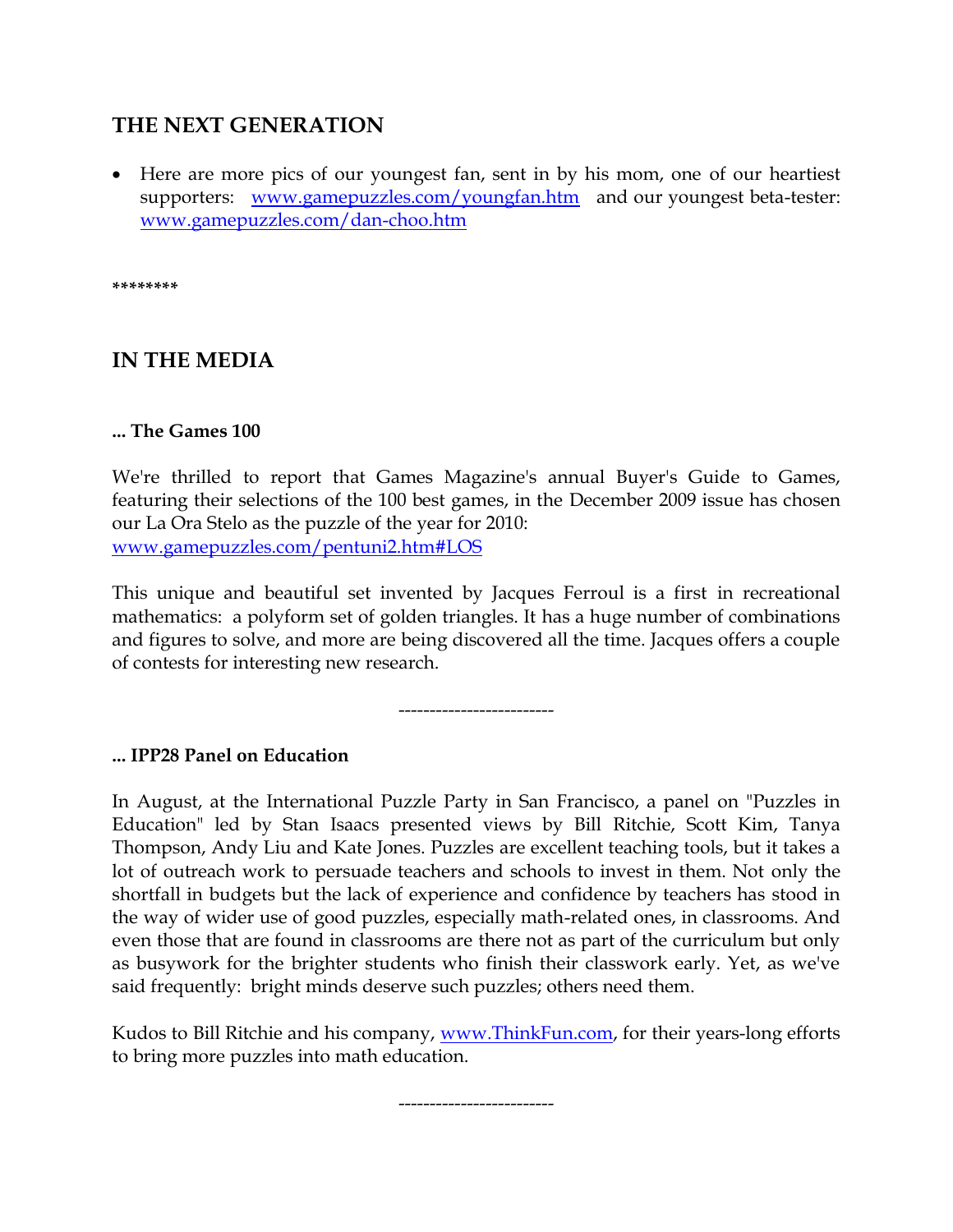### **... Kate's Blogs**

- [http://kates-takes.blogspot.com](http://kates-takes.blogspot.com/) has only a few entries but might be thoughtprovoking, anyway. The Halloween/election limericks are funnybut heavy. The climate-change essay on October 15, 2009, is not what you'd expect. Your comments are invited.
- [www.livejournal.com/users/puzzlelady/](http://www.livejournal.com/users/puzzlelady/) has a lot of questions, not many answers, and some good links. The climate-change essay shows up here, too. Your comments are invited.

### .**.. Kate in social media**

- Facebook, [www.facebook.com/puzzlelady](http://www.facebook.com/puzzlelady)
- Twitter, <http://twitter.com/gamepuzzlelady>
- LinkedIn, [www.linkedin.com/in/puzzlelady](http://www.linkedin.com/in/puzzlelady)
- Flickr, <http://www.flickr.com/photos/puzzlelady/>

**\*\*\*\*\*\*\*\***

# **ON THE ROAD**

IPP29—San Francisco

The 29th International Puzzle Party was held in August 2009 in San Francisco. Dick and Kate drove cross-country and combined business with sightseeing of the many natural beauties of the great Southwest, with a stop-over for an art show in Boulder, CO, which meant hauling the whole booth rig 8000 miles. The travelogue is composed entirely of Twitter entries: [www.gamepuzzles.com/ipptrip09.htm](http://www.gamepuzzles.com/ipptrip09.htm)

---------------------------

• Boulder, CO

Enroute to San Francisco, we set up the booth in a rented tent and relished the mountain scenery in the background at Howard Alan's very fine 2nd Annual Boulder Festival of the Arts on 29th Street. Here is a photo of our display: [www.gamepuzzles.com/ipptrip09.htm#CO](http://www.gamepuzzles.com/ipptrip09.htm#CO)

---------------------------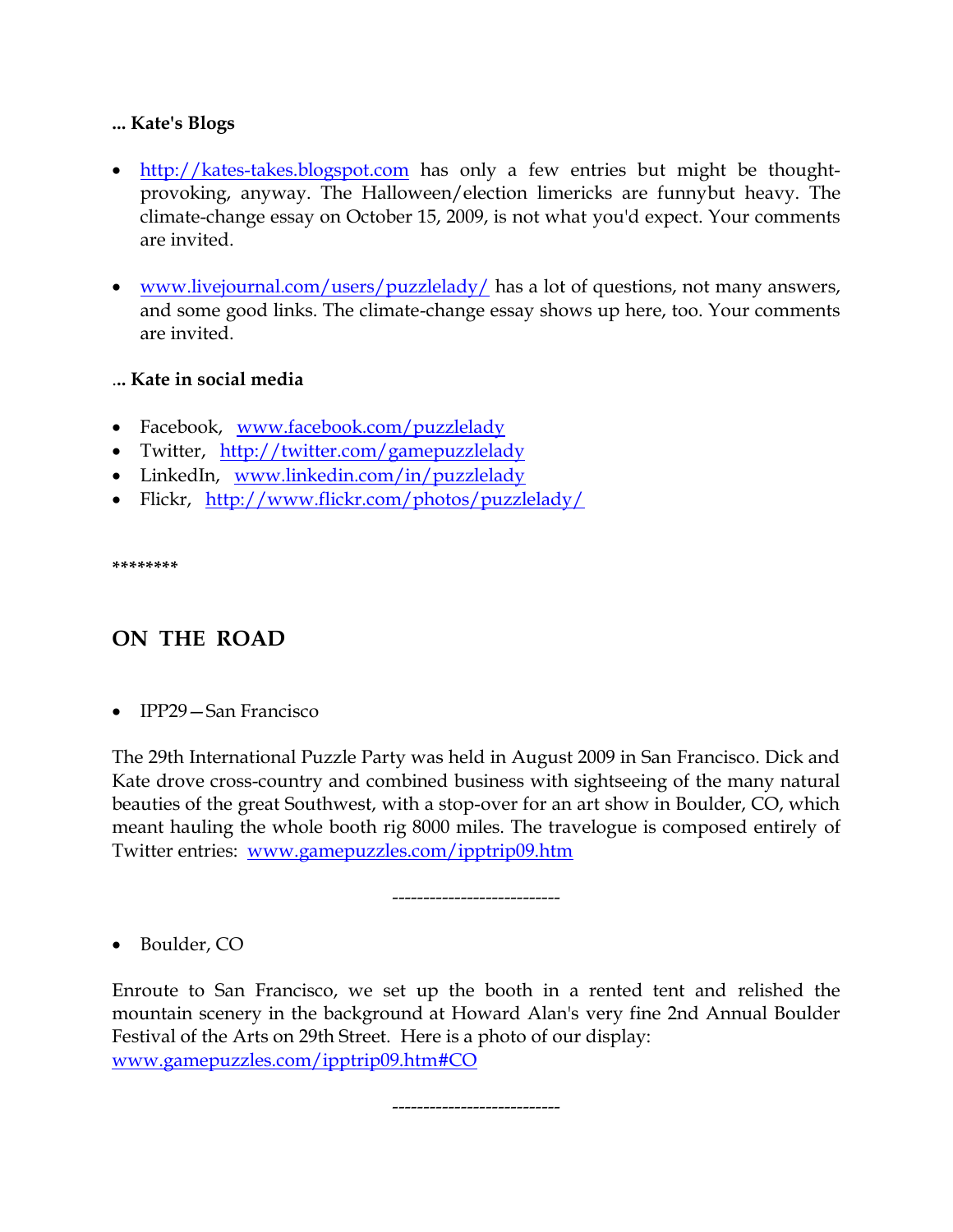26th season at the Maryland Renaissance Festival, Fall 2009

Our arcade-style pavilion, Ye Olde Gamery, is a favorite attraction at the Maryland Renaissance Festival. In 2009 there were some mighty muddy weekends, but the fans showed up anyway.

Our noble crew who entertained the thousands of visitors each day, in regal garb, deserve an extra "huzzah!" for their stalwart performances throughout the 9 weekends. Our gratitude and appreciation go to our hard-working office manager, Josiane Smith, for assuring that our stock boxes were always resupplied; and to our Gamery regulars: the Lady Eileen Shaivitz, and m'Lords Thomas Atkinson, Daniel Austin, Arthur Blumberg, Richard Grainger, and Steven Joel Zeve. A hearty cheer for our vivacious Goose mistress, Rolinda Collinson, who attracted even the King and the royal court for several games full of gusto in front of our pavilion. Picture here: [www.gamepuzzles.com/renfest.htm#king](http://www.gamepuzzles.com/renfest.htm#king)

And special kudos to these wonderful relief helpers on certain days: Eric Bare, Seth Bonder, and Dick Jones. Great job, guys!

Our game master, "Sir" Richard Grainger, has updated his challenge game stats: since 1991, tracking the scores of 16 seasons, he has played a total of 10,628 games of Squint and won 8746 of them. He's batting .823. Players who best him win a wooden token of some value, but most are never redeemed. Some of these little disks of wood end up in trophy cases...

More stories and pictures here: [www.gamepuzzles.com/renfest.htm](http://www.gamepuzzles.com/renfest.htm)

----------------------------

 TEDxMidAtlantic, a unique conference of fascinating people, at Maryland Institute College of Art's Falvey Hall, Baltimore, November 5, 2009:

Kate had one of the biggest thrills that an inquiring mind can have. Invited to attend this independent TED event, she had the very great pleasure of seeing Will Noel in person talking about his continuing work of decoding and translating the Archimedes palimpsest housed at the Walters Art Gallery. That's the famous manuscript that describes Archimedes' Square that Kadon makes—

[www.gamepuzzles.com/histfun.htm#AS](http://www.gamepuzzles.com/histfun.htm#AS) —and Will even showed a graph of this oldest puzzle in the world and its 536 solutions. See his talk online: <http://tedxmidatlantic.com/live/#WillNoel>

----------------------------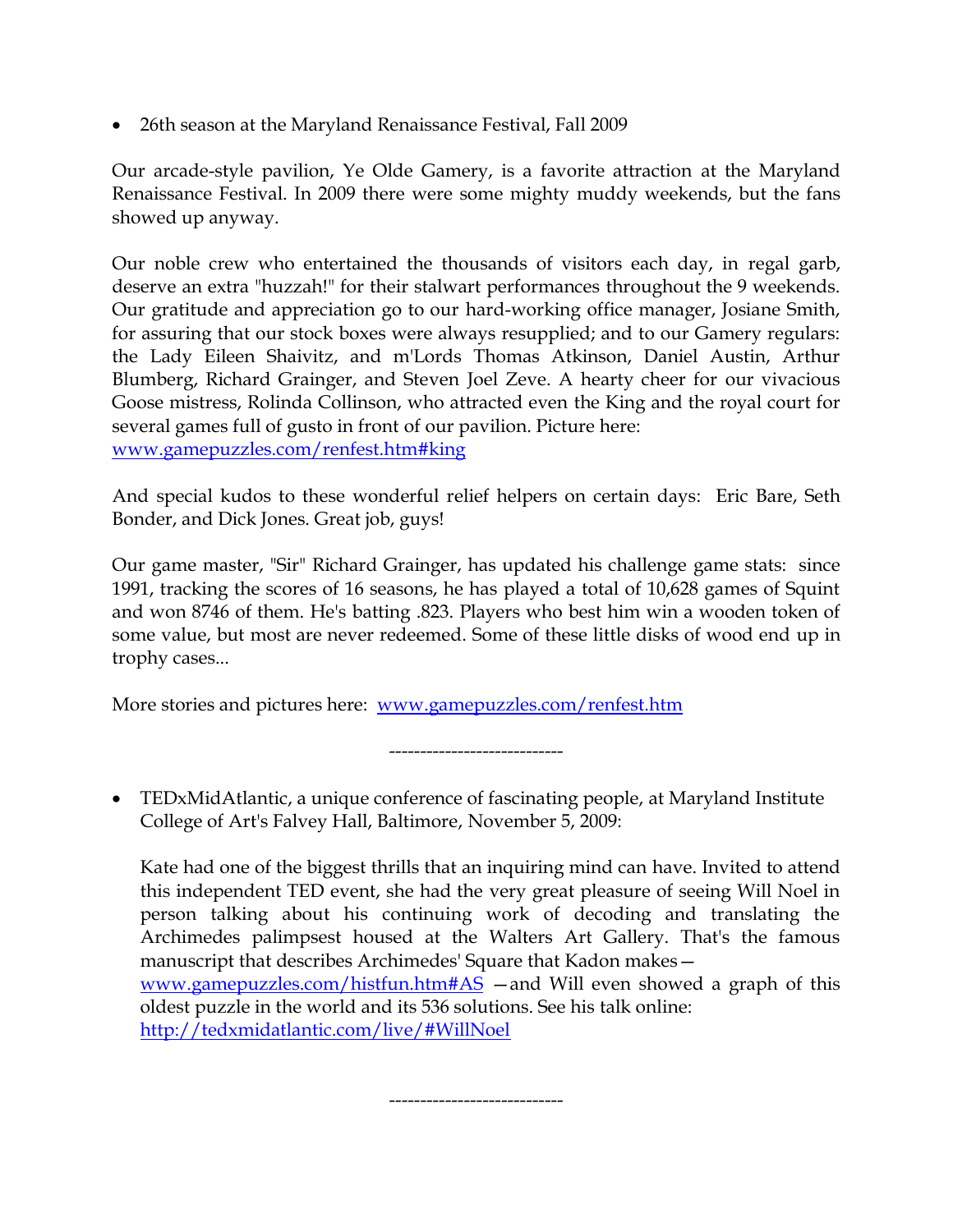Art Shows

From mid-January through April, Kate appears in art shows throughout Florida. The summer months she travels to the Midwest. Confirmed upcoming show dates for 2009 and 2010 are posted on our calendar page. New ones are added as they are confirmed: [www.gamepuzzles.com/showlist.htm](http://www.gamepuzzles.com/showlist.htm)

If you're in the area, do stop by and say hello.

**\*\*\*\*\*\*\*\***

## **CONNECTING**

You can reach us in all these ways:

| Phone: | 410-437-2163              |
|--------|---------------------------|
| Email: | kadon@gamepuzzles.com     |
| Mail:  | Kadon Enterprises, Inc.   |
|        | 1227 Lorene Dr., Suite 16 |
|        | Pasadena, MD 21122        |

We take all 4 major cards—American Express, Discover/Novus, Visa, Mastercard and we accept PayPal. We also honor checks, money orders, bank transfers, and occasionally cash. Orders are gladly received online, by mail, school purchase orders, phone, and in person at shows. See all our contact information here: <http://www.gamepuzzles.com/contact.htm>

Please let us know when your email address changes, and keep us on your Safe Senders list. We'll never spam you nor give out your private information.

**\*\*\*\*\*\*\*\***